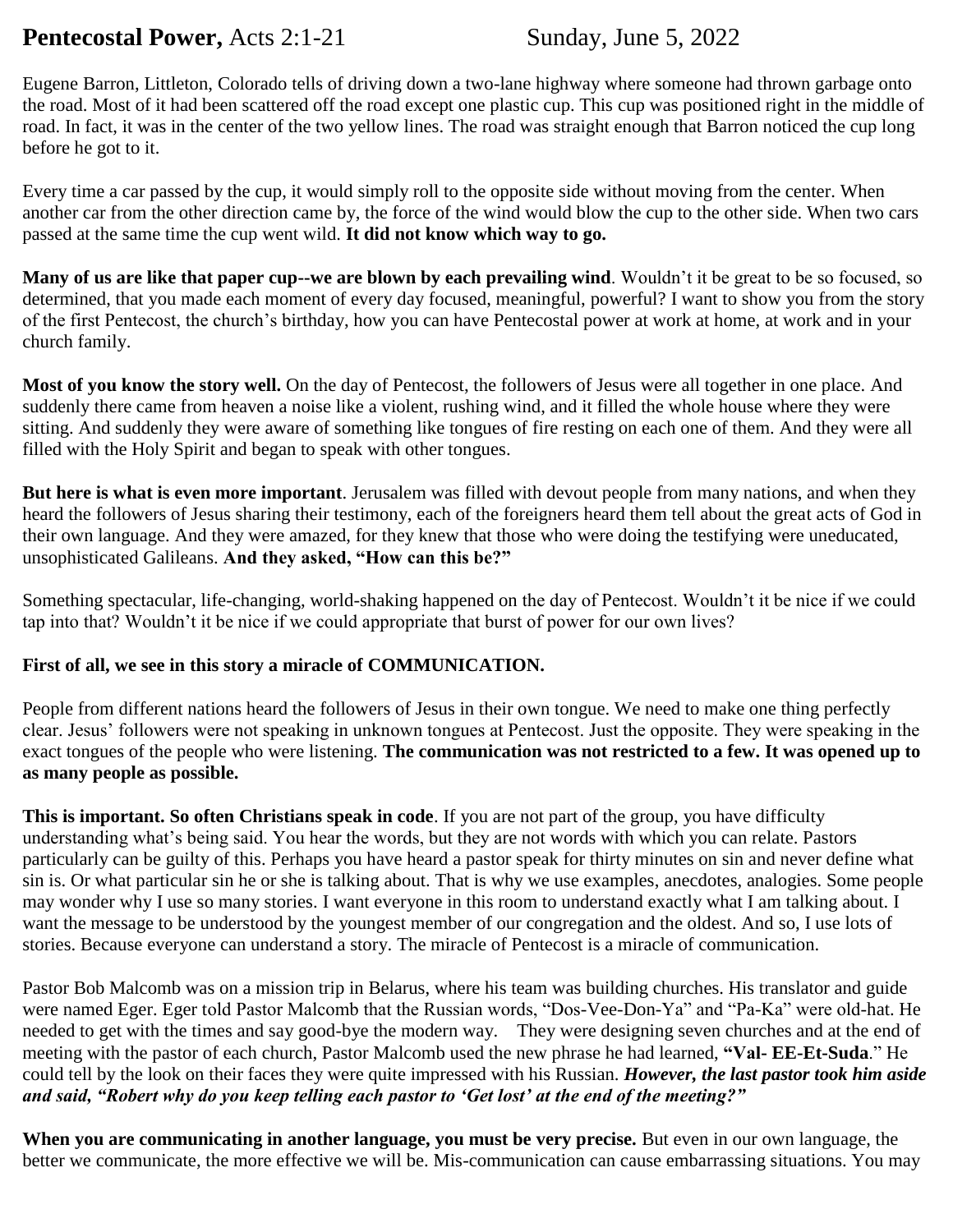remember the story about the couple who were going out for the evening. They called a taxi and put the cat out for the evening.

The taxi arrived, and as the couple walked out the front door, the cat shot back in. They didn't want the cat shut in the house, so the wife went out to the taxi while the husband went upstairs to chase the cat out. The wife, not wanting it known that the house would be empty explained to the taxi driver, "My husband's just going upstairs to say goodbye to my mother." A few minutes later, the husband climbed into the cab. "Sorry I took so long," he said*, "Stupid old thing was hiding under the bed and I had to poke her with a coat hanger to get her to come out!"* Mis-communication can be embarrassing.

A few years ago, radio broadcaster Mort Crim and his producer were taping a documentary in Cairo, Egypt. Their visit came not long after Egypt's President, Anwar Sadat, had been assassinated. They hoped to include in the documentary an interview with Sadat's widow. The producer made a routine phone call to their station back in the U.S. mentioning that he thought they "had a good shot at Mrs. Sadat tomorrow." Within minutes, the Egyptian police were at their door. Evidently, the phones were being tapped by Egyptian security forces. **The Egyptians, unfamiliar with American slang, had been alarmed by the comment that they** *"had a good shot at Sadat's widow."*

Mort Crim and his producer had some fast explaining to do to keep from being carted off to jail. You never know who might be listening to your words, or how your listeners might interpret what you say. **The miracle of Pentecost was, first of all, a miracle of communication.**

### **Even more important, it was a miracle of CONNECTION.**

**The followers of Jesus connected with their audience.** Have you ever heard a speaker speaking, and his language is eloquent, and he has good stories to tell, but somehow his words zing right by you? Communication experts say that is a problem of "connection." They tell us that this is the most important part of the communication process**: Does the speaker connect with the audience?**

**Sometimes we communicate the best when we say nothing at all**. Pastor Ed Young, in his book Romancing the Home, suggests that **husbands learn two techniques for listening to their wives**: the **"hold the bucket" technique** and **"the mirror stance."** Men are fixers, so when women talk about their problems men usually want to offer solutions. But women often talk about their problems in order to sort through their feelings and look at the problem from all angles. They don't want a solution as much as they want understanding and empathy. The best thing for a husband to do when his wife has a problem is to "hold the bucket": just let her express her emotions without offering any advice or judgment. Or, a husband could use "the mirror stance": just reflect his wife's feelings back to her. Re-state whatever she says in his own words. This allows her to clarify her emotions and to know that she is understood. Both of these forms of listening will make a woman feel loved and respected.

### **Can you see how powerful this concept of connection is**?

**If you want to be more powerful in your communication,** #1: *you need to stop talking and LISTEN.* You need to walk in his or her shoes. That way when you speak you are not simply mouthing words. You are connecting at a profound level with another human being. As writer Stephen Covey puts it: "We seek first to understand, then to be understood." This is what God did in Jesus Christ. God put on our shoes. God walked where we walk. God built a connection.

It doesn't always work, of course. There were some who heard the disciples testifying on the Day of Pentecost and thought they were drunk. They didn't hear anything at all that was meaningful. And they were probably people who had no difficulty understanding the disciples' words. They simply weren't connected. **The miracle of Pentecost was as much about listening as it was about speaking. Yes, the power of communication depends on speaking, but it also depends on SPEAKING.** 

A Southern mom was talking with her young son about why all their relatives from the North "talk funny." "They have a different accent," she explained. "Everybody talks in different ways," she continued. "To them, we sound like we talk very slow, and all our words are drawn out." His eyes got big, and he asked, "You mean they hear funny, too?"